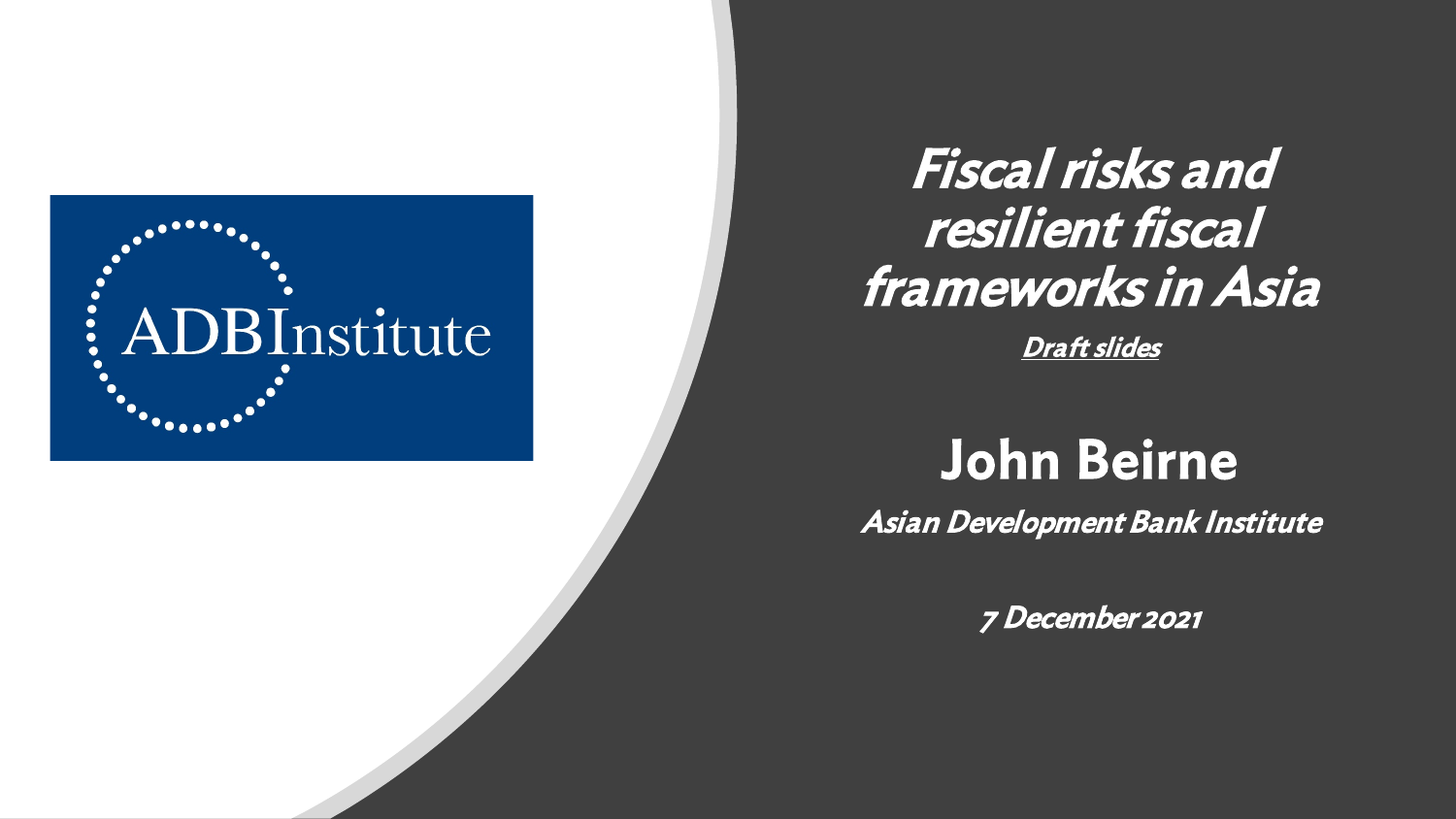# Rising post-pandemic government debt in Asia

2019



ARM AZE GEO KAZ TAJ - ARM TKM UZ<sub>B</sub> PRC HKG KOR MON **TAR** AFG BAN BHU IND O MLD NEP PAK **BRU** 'CAM **INO LAO** MYA **RARI** SIN **THA** TIM WAN ARM FIJ KIR RMI FSM NAU PAL PRE SAM SOL TON **TUW** VAN 0 20 40 60 80 100 120 140 0 20 40 60 <sub>2021</sub> 80 100 120 140 **Country-specific 2019 v 2021** Central Asia East Asia South Asia Southeast Asia The Pacific 45-degree line

*Source*: IMF Fiscal Monitor, October 2021. *Note*: Gross government debt/GDP reported; forecasted data for 2021 and 2022. *Source*: Sawada, Y. and L. R. Sumulong, 2021, "Macroeconomic Impacts of the COVID-19 Pandemic in Developing Asia", in Beirne, J., P. J. Morgan, and T. Sonobe (eds.). *COVID-19 Impacts and Policy Options:An Asian Perspective*.ADBI Press: Tokyo.

- Step change in public debt to GDP from 2019 to 2020 in emerging Asia, in line with global developments.
	- $\triangleright$  At 67.3% in 2020, the level in emerging Asia remains substantially lower than the global average, although with a slight upward forecasted trajectory.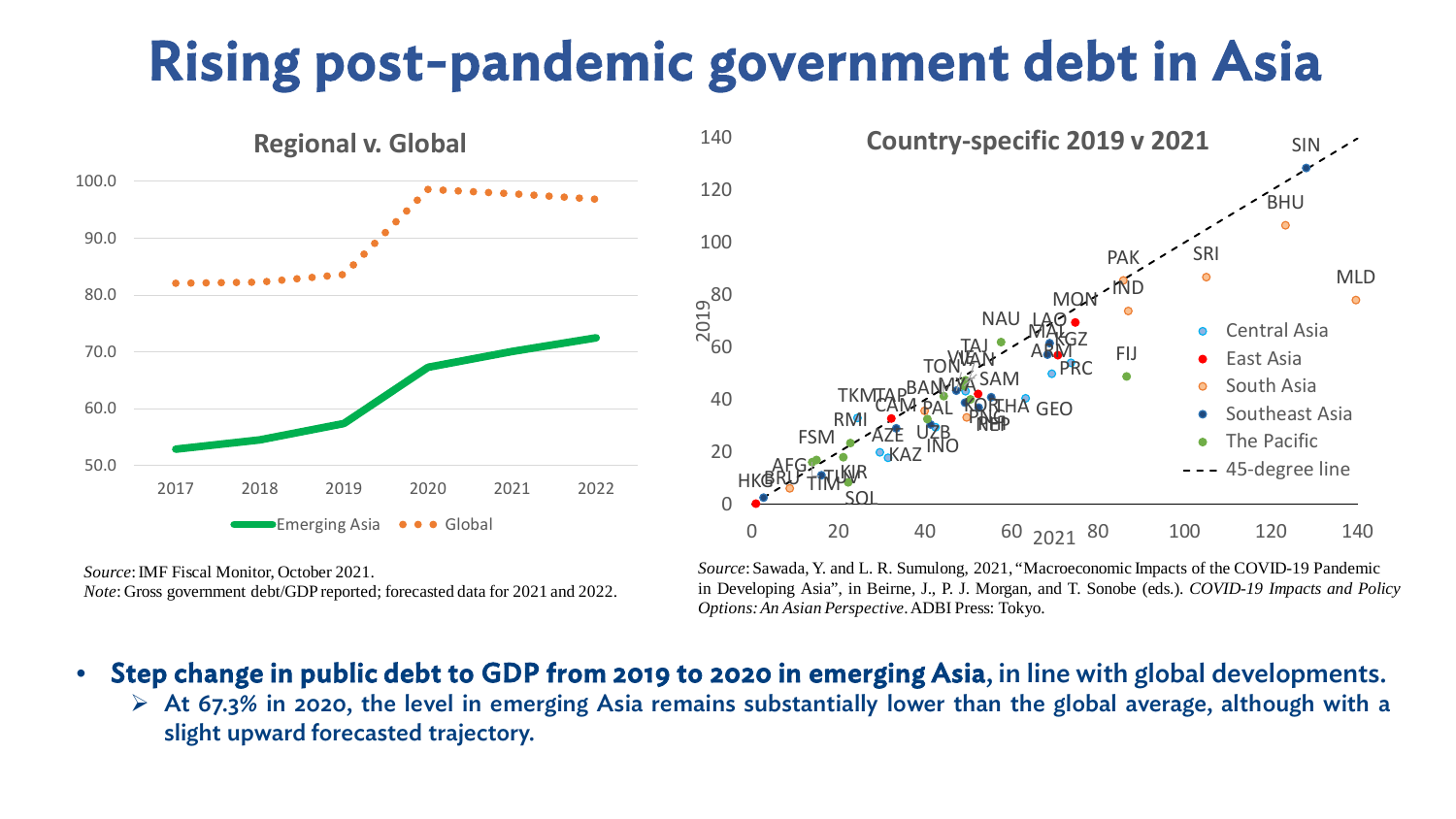# GDP growth and output gap in Asia



*Source*:ADB Asian Development Outlook Update September 2021. *Note:* Annual GDP growth rates are reported, with forecasts for 2021.

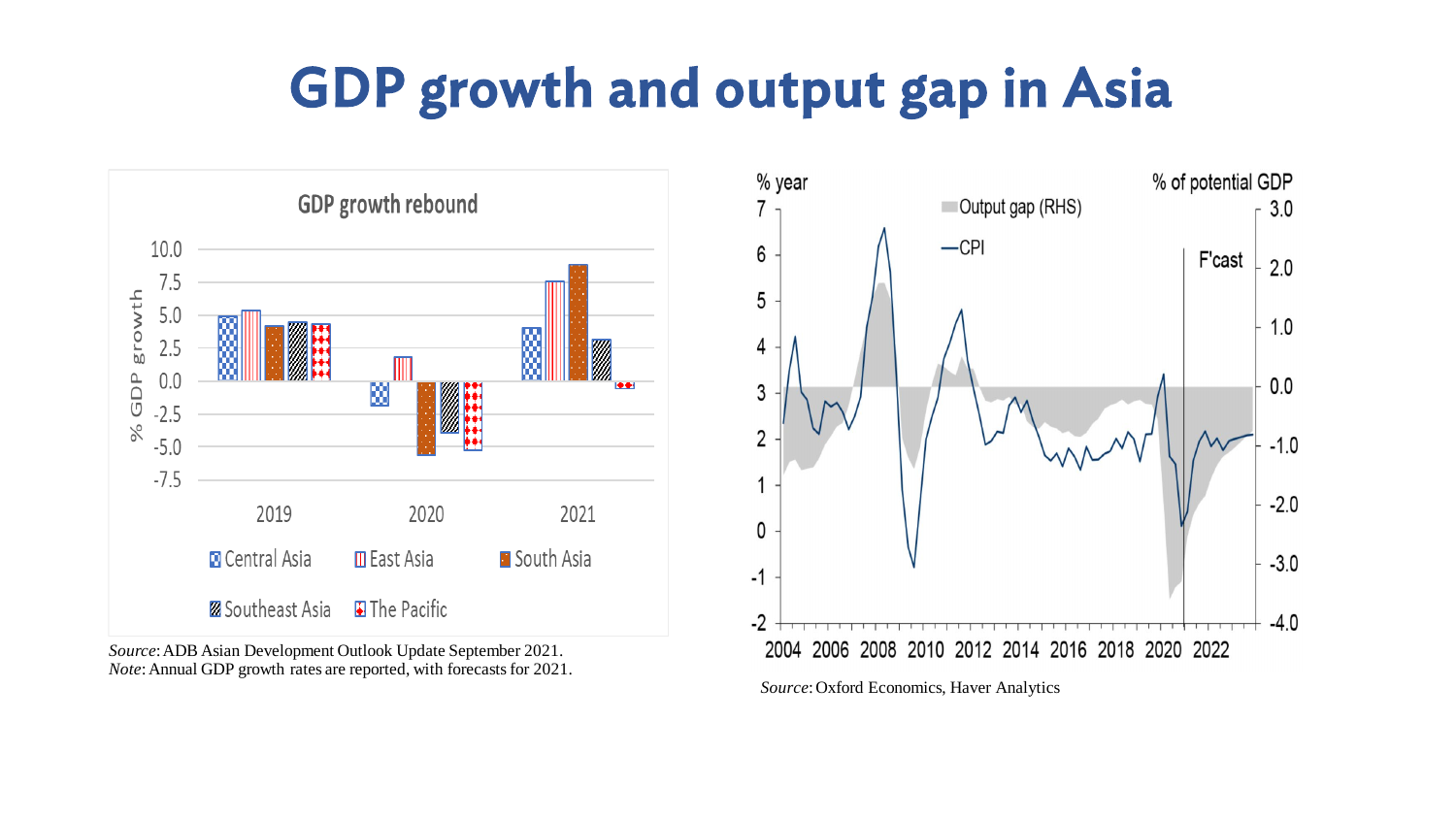# Fiscal risks exacerbated by mounting climate risks



Source: Beirne, J., Renzhi, N. and Volz, U. 2021. "Feeling the Heat: Climate Risks and the Cost of Sovereign Borrowing", *International Review of Economics and Finance*, Vol. 76, pp. 920-936.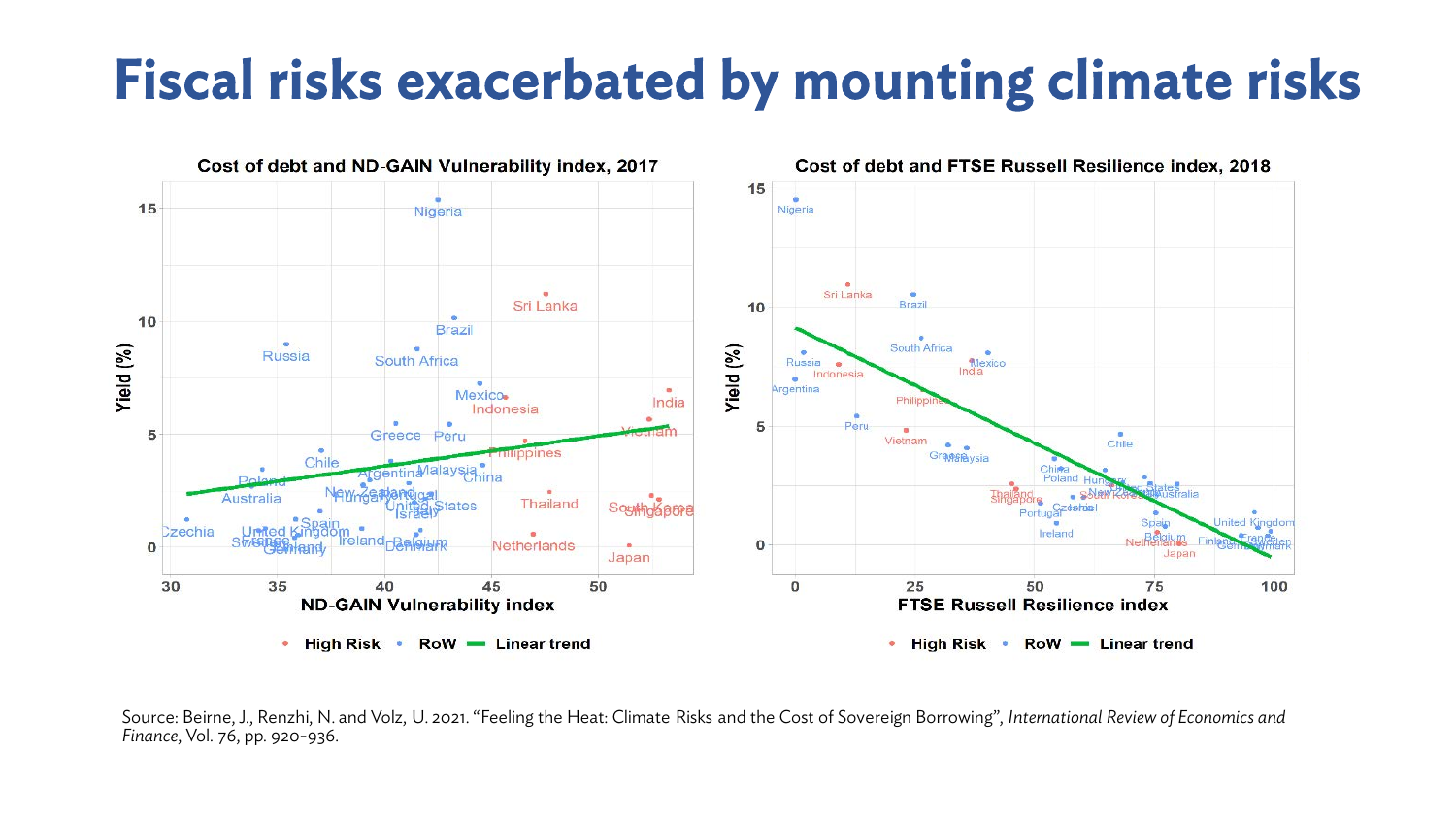### Targeted fiscal support to stimulate private investment in renewable energy

**Investment in renewable energy in Asia-Pacific**



Source: BloombergNEF (2020)

#### **GERD and FIT estimated elasticities on private investment**



Note: Reported are the coefficients on government expenditure on R&D (GERD) and feed-in-tariffs (FIT) from panel regressions on the drivers of private investment in renewable energy by souring of finance globally and in Asia. Source: Azhgaliyeva, Beirne, and Mishra (2021)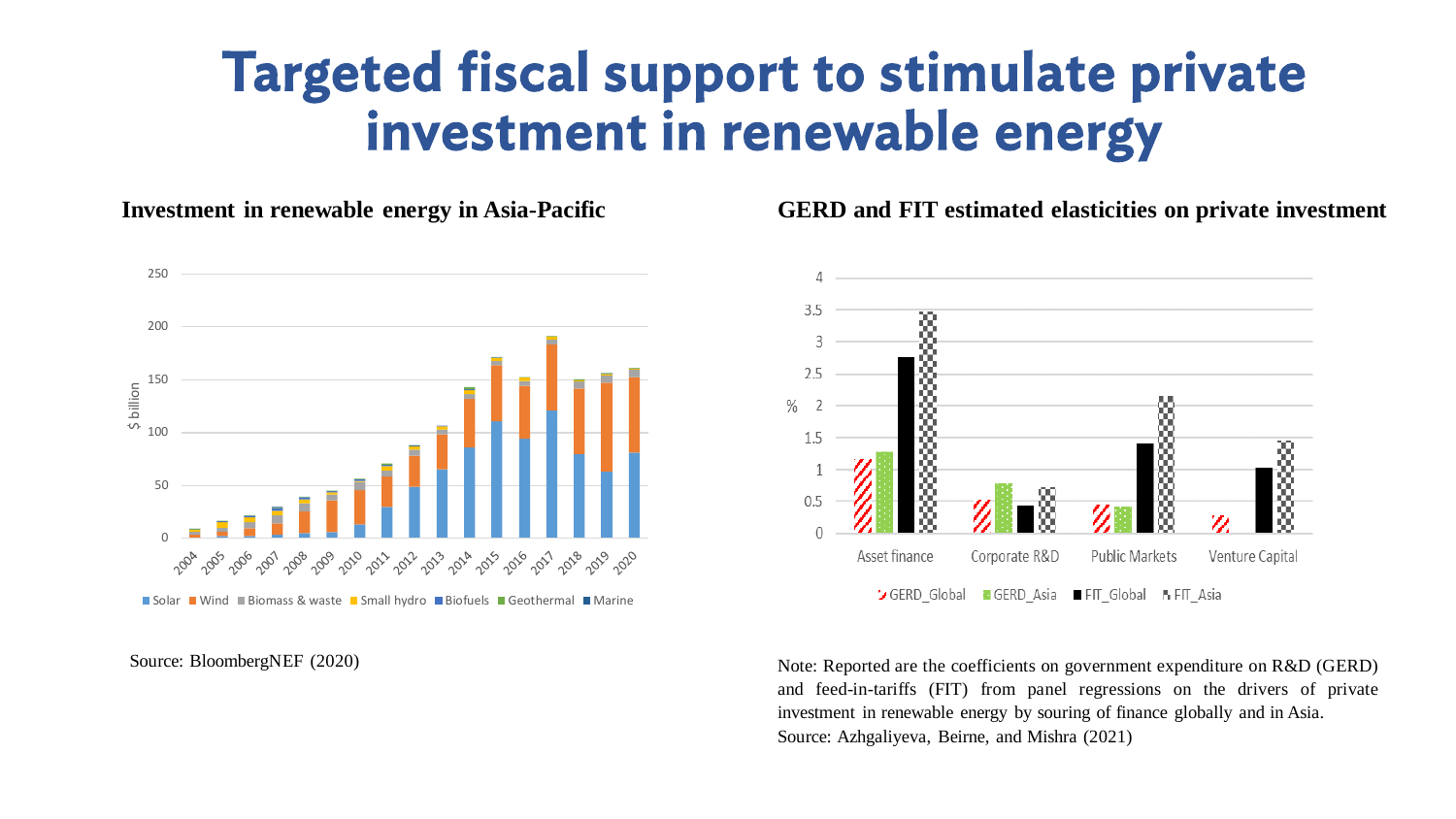# Fiscal governance in the Asia Pacific region

#### **Fiscal rules in Asian economies (ratio to GDP) Medium-term Expenditure Framework**

| <b>Member</b>    | <b>Debt</b>                              | <b>Budget Balance</b>              | <b>Expenditure</b> | Revenue   | <b>Legal Basis</b>             |
|------------------|------------------------------------------|------------------------------------|--------------------|-----------|--------------------------------|
| Armenia          | 60%                                      |                                    |                    |           |                                |
| Australia        | $\sqrt{}$                                | $\sqrt{ }$                         | 2% annual cap      | $\sqrt{}$ | $\sqrt{ }$                     |
| Georgia          | 60%                                      | 3%                                 | 30% of GDP*        |           |                                |
| Hong Kong, China |                                          | V                                  |                    |           |                                |
| India            |                                          | 3%                                 |                    |           |                                |
| Indonesia        | 60%                                      | 3%                                 |                    |           |                                |
| Japan            |                                          |                                    | $\sqrt{ }$         |           |                                |
| <b>Malaysia</b>  | 55%                                      | $3\%$ **<br>Golden Rule            |                    |           |                                |
| <b>Maldives</b>  | 60%                                      | 3.5%                               |                    |           |                                |
| Mongolia         | 40%                                      | 2%                                 | $\sqrt{ }$         |           |                                |
| Pakistan         | 60% (until FY2018)<br>50% (after FY2018) | 4% (FY2020)<br>3.5% (after FY2020) |                    |           |                                |
| Singapore        |                                          | V                                  | $\sqrt{ }$         |           | $\sqrt{\text{(Constitution)}}$ |
| Sri Lanka        | 85% (until 2019)<br>60% (from 2020)      | 5%                                 |                    |           |                                |

| <b>Country</b>     | <b>Legal Basis</b> | <b>Length of Ceilings</b> | <b>Frequency of Ceiling Revision</b> |
|--------------------|--------------------|---------------------------|--------------------------------------|
| Indonesia          | $\sqrt{2}$         | 4 years                   | Annually                             |
| Korea, Republic of | $\sqrt{}$          | 5 years                   | Annually                             |
| <b>Malaysia</b>    |                    | 3 years                   | Annually                             |
| <b>Myanmar</b>     |                    | 3 years                   | <b>Annually</b>                      |
| Philippines        |                    | 6 years or more           | Annually                             |
| Singapore          |                    | 5 years                   | Every 5 years                        |
| Thailand           | $\sqrt{}$          | 3 years                   | <b>Annually</b>                      |
| <b>Viet Nam</b>    |                    | 3 years                   | Annually                             |
| Australia          |                    | 4 years                   | More than once per year              |
| Japan              |                    | 3 years                   | Not revised                          |
| New Zealand        |                    | 4 years                   | Annually                             |

 $FY =$  fiscal year,  $GDP =$  gross domestic product.

Notes:

\* For Georgia, 30% of GDP is applied to the expenditure in nonfinancial assets.

\*\* For Malaysia, the International Monetary Fund does not consider this 3% rule a fiscal rule because there are no formal sanctions even if the government does not follow the rule.

Sources: Lledó et al. (2017), Kim et al. (2020).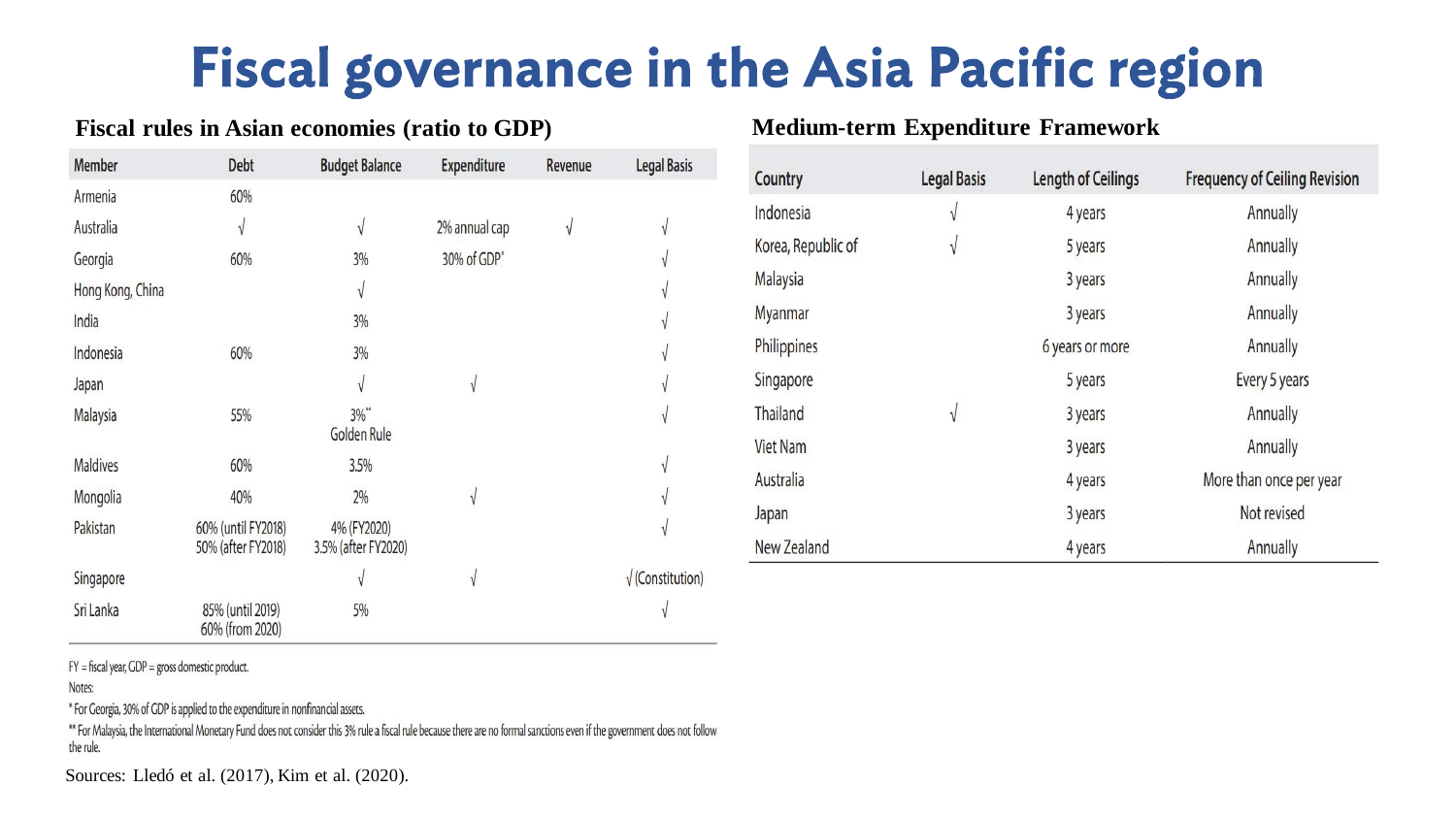# Some examples of fiscal governance in Asia

### **Fiscal rules**

- **Thailand**: capital expenditure must account for no less than 20% of the annual budget and must not be less than the fiscal year budget deficit. Public debt should be less than 60% of gross domestic product, and foreign-denominated debt should be less than 10% of total public debt.
- **Malaysia**: limits on offshore borrowings, issuances of conventional treasury bills, and debt service charges. Some ceilings are set as absolute amounts rather than specific ratios (e.g. offshore borrowing should not exceed RM35 billion, and issuances of conventional treasury bills should not exceed RM10 billion. In addition, debt service charges should be less than 15% of revenue or operating expenditure.

### **MTEF and Annual Budget**

- **Nepal**: MTEF, as a 3-year rolling budget, identifies factors affecting alignment between strategic plans and the annual budget.
- **Republic of Korea**: 1-day National Fiscal Strategy Meeting, chaired by the President annual meeting of government ministers to discuss national development strategies and priorities for resource allocation. Outcome informsthe 5-year National Fiscal Management Plan.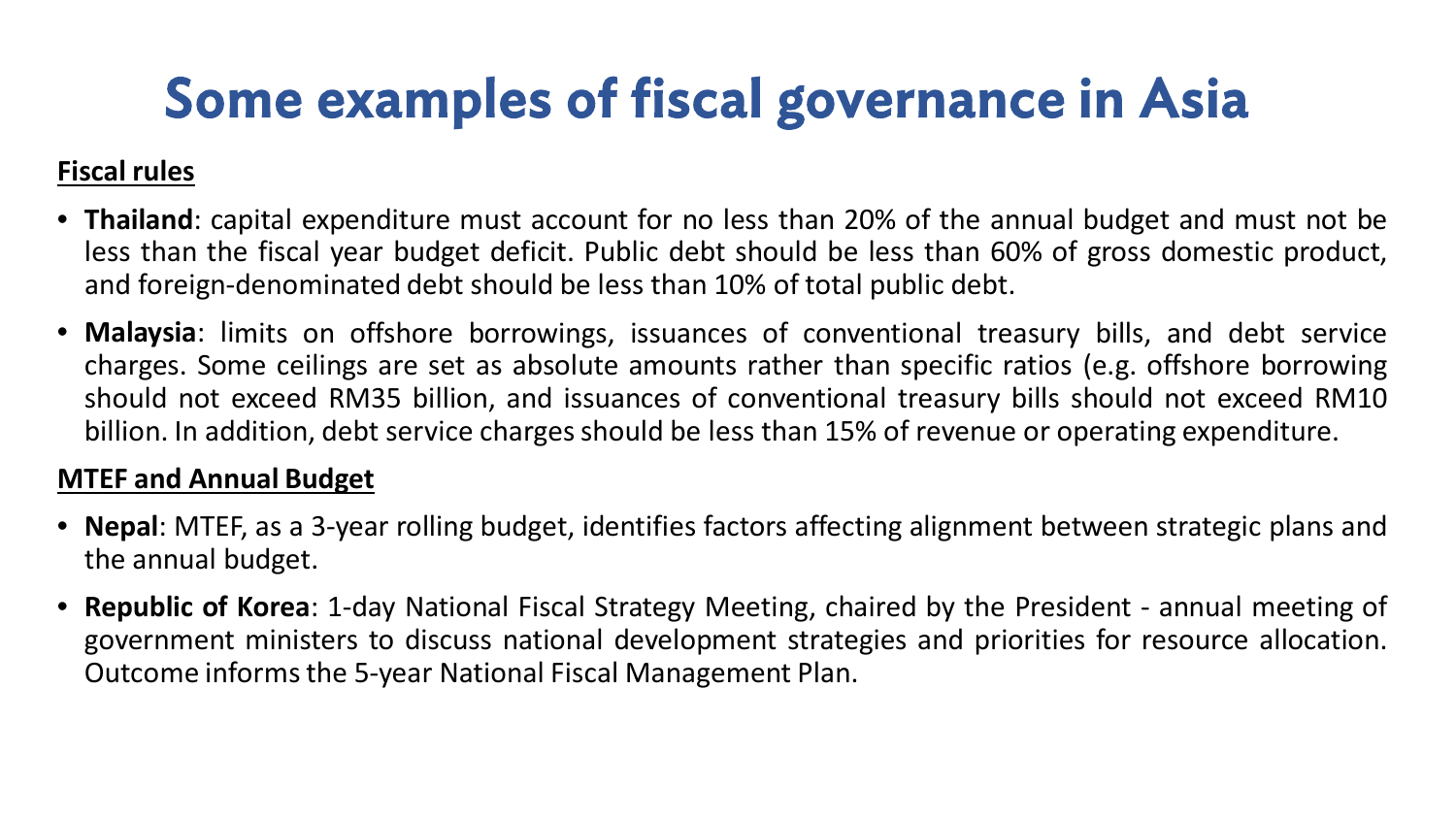### Rules-based fiscal policy and the stance of monetary policy: Responses to negative demand shocks





- No ELB